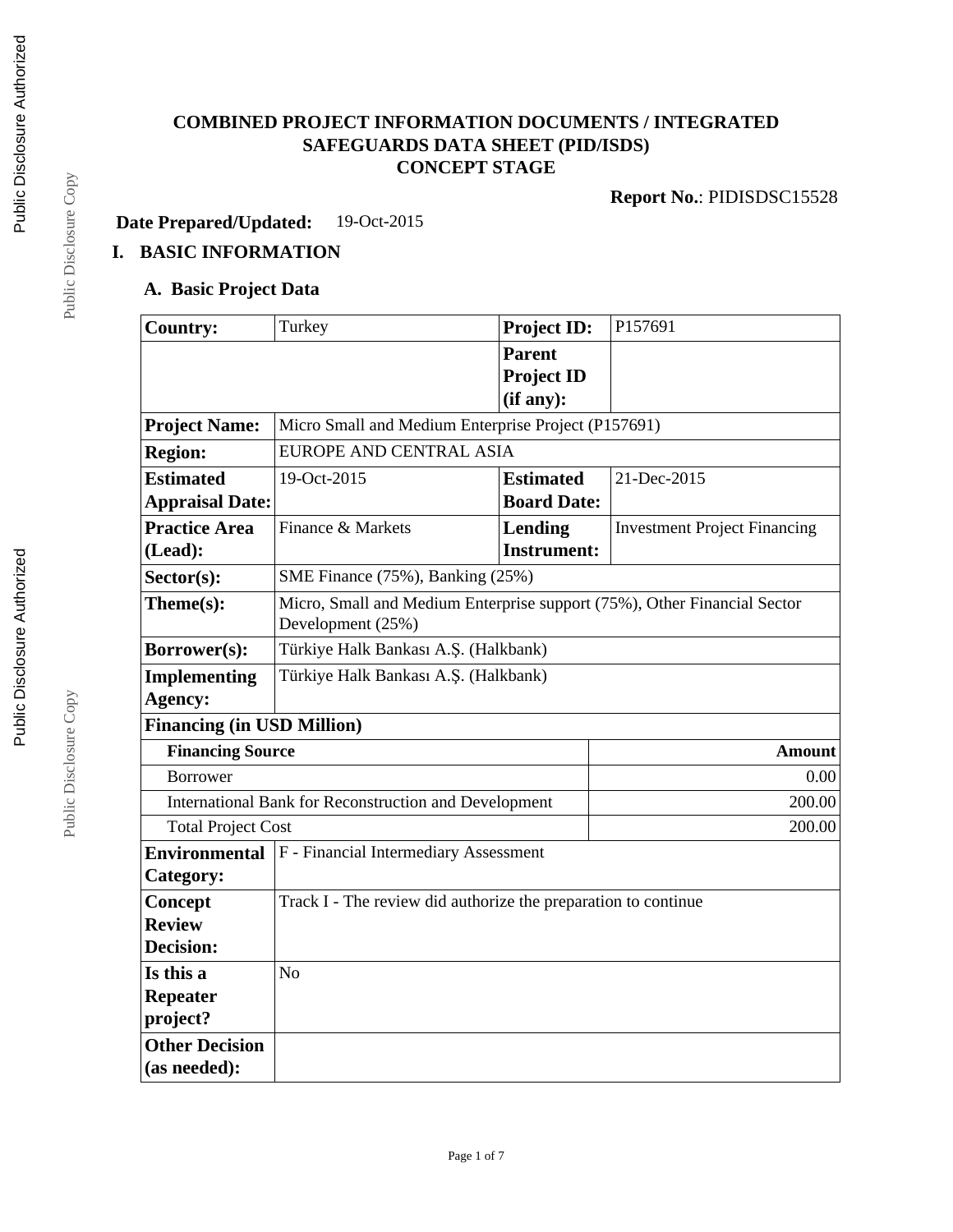#### **B. Introduction and Context**

#### **Country Context**

Turkey's achievements have recently been challenged by an uncertain economic and political outlook, and a large current account deficit in deteriorating financing conditions. After a swift rebound from the recession of the global crisis of 2008-09, economic growth slowed significantly since 2012. Despite strong exports and supportive government spending, real GDP growth dropped to 2.9 percent in 2014. Exchange rate pass-through and higher food prices pushed inflation to 8.2 percent by end 2014, much higher than the Central Bank's target rate. Moderate growth and exchange rate depreciation reduced external imbalances, and the current account deficit (CAD) narrowed to below 6 percent of GDP in 2014, from close to 10 percent in 2011. Nevertheless, the CAD remains large, while financing becomes difficult. The hoped-for external adjustment fueled by a weaker lira and significantly lower oil prices has not materialized. Despite a significantly lower energy deficit, Turkey s CAD widened to USD45 billion in the 12 months through July 2015 (gold adjusted). The deterioration is mainly due to weaknesses in trading partners, particularly slow growth in the EU, difficulties in MENA and Russia, and a fall in tourism revenues over the summer of 2015. On the financing side, domestic political concerns and global financial market jitters dried up short-term inflows.

Growth outlook remains subdued, despite stronger than expected growth in the first half of 2015. Economic growth surprised positively with 3.4 percent in the first half of 2015, up from 2.9 percent in 2014, despite political uncertainty in the run-up to the June parliamentary election. The election resulted in a hung parliament. With another election scheduled for November 1, 2015, uncertainties continue. Against this backdrop, economic activity is expected to slow sharply in the second half of 2015. Consumer confidence hit the lowest level since January 2009, and business confidence dropped notably in August and September. Moreover, credit growth momentum fell below the Central Bank s target of 15 percent by mid-September. In addition, businesses are likely to cut investment spending from the second quarter and postpone investment decisions until a new stable political equilibrium is reached. On the external side, considering the deterioration in the gold and energy adjusted current account balance, the positive impact of lower oil prices on the current account will be very limited. Against this backdrop, we see growth slightly rising to 3.2 percent, from 2.9 percent in 2014, CAD easing to 5.5 percent of GDP, and inflation remaining well above Central Bank s target in 2015. Over the medium-term, Turkey s growth prospects depend on the recovery of private investment, structural reforms and stronger economic institutions.

#### **Sectoral and Institutional Context**

Micro, Small and Medium Enterprises (MSMEs) are the most affected by access to finance constraints, despite playing a critical role in employment and growth. MSMEs are estimated to account for 99.9 percent of all enterprises, 76 percent of employment, 54 percent of investments, and 60 percent of exports. The last Investment Climate Assessment -From Crisis to Private Sector Led Growth (May 2010)- found strong evidence that MSMEs face disproportionately severe constraints in accessing finance. Overall, they receive only 27 percent of total loans and grow slower relative to both large enterprises in Turkey and MSMEs in peer comparison countries. Micro enterprises are particularly affected, receiving only 25 percent of MSME loans in volume, while accounting for over 75 percent of MSME borrowers. The IFC Enterprise Finance Gap Database estimates a significant SME credit gap of over USD72 billion.

The banking sector is increasingly experiencing performance headwinds, impacting credit growth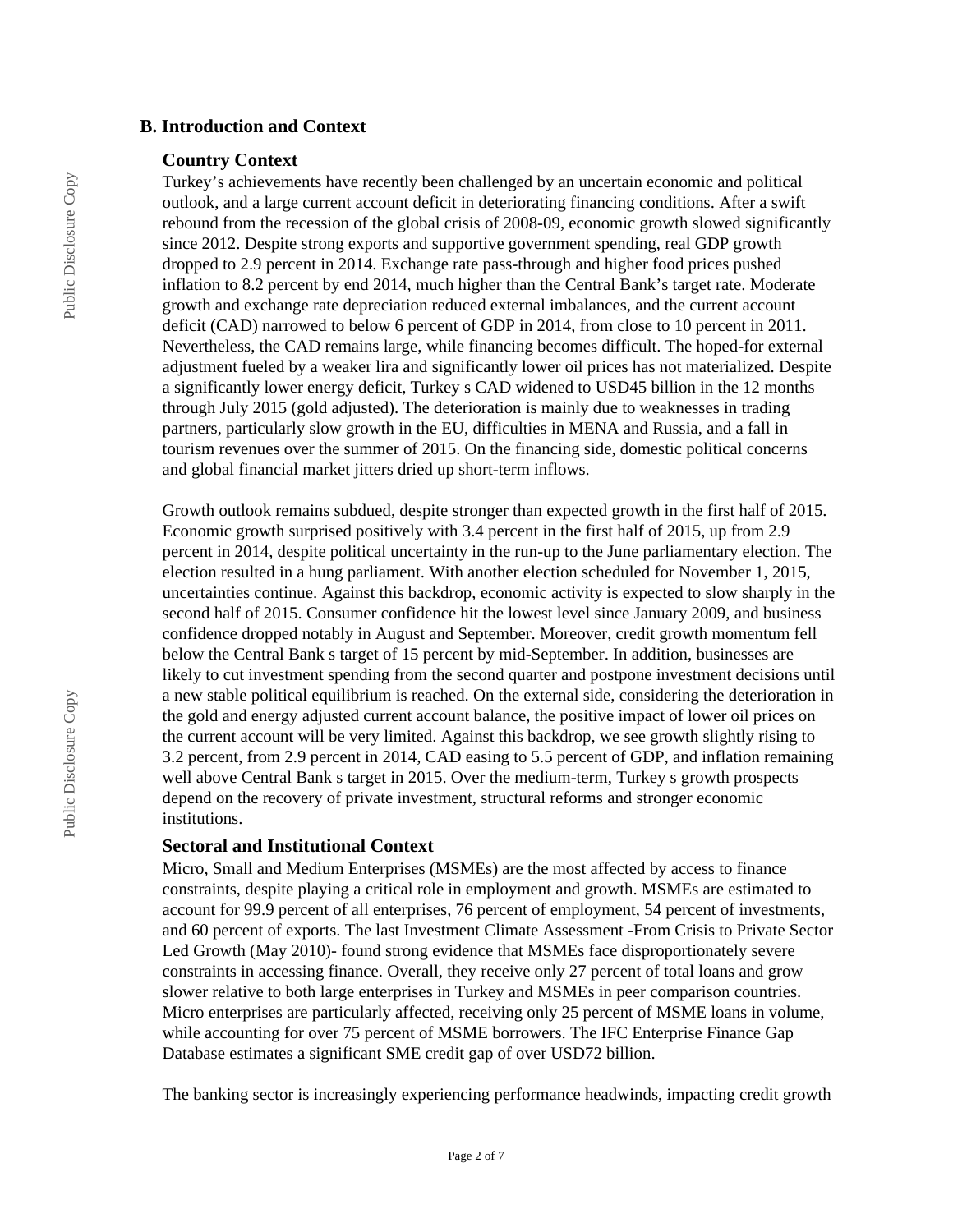and MSMEs that are the first casualties of financing pressures during a slowdown. The banking sector's profitability has decreased in recent years (compared to ROA and ROE of 1.6 and 14.2) percent, respectively, in 2013, and even higher rates prior to the global financial crisis). As the sector's loan to deposit ratio has increased to 121 percent, and in the face of external funding volatility due to global market uncertainty, credit growth has slowed down, dropping to 24 percent as of end 2014, about nine percentage points slower than the average of past years. Notably, the MSME share in total credit declined in the aftermath of the global crisis by about five percentage points to just over 20 percent in 2009, the sharp fall demonstrating how MSMEs are among the first and most affected casualties of a financing crunch. During economic downturns, working capital becomes a priority for MSMEs as they typically experience delays in the payments for goods sold and services provided.

The banking sector is also suffering from limited access to long-term finance. The banking system is funded mostly by stable customer deposits, backing 53 percent of total assets. However, about 87 percent of the sector's deposits had maturity below three months, while 77 percent of the lending was concentrated above three months. The result is a negative liquidity gap (i.e. more liquid liabilities than assets, also known as the liquidity mismatch risk) that peaks in the one to five year maturity.

Medium and large enterprises are particularly constrained by the lack of long-term finance, indirectly impacting MSMEs integrated into their local supplier value chains. Long term finance reduces firms' exposure to rollover and interest rate risks, enabling them to undertake longer term fixed investments. Medium and large enterprises, many times exporting firms, frequently undertake lumpy purchases of physical investment to remain competitive or explore new markets. The banking sector is the largest provider of long term finance in Turkey, and is characteristically suffering from limited access to long-term finance. In addition, banks and large enterprises (that are typically able to tap financial markets directly), have been negatively affected from the recent volatility on international markets. Ultimately, MSMEs participating into value chains, whereby smaller enterprises are integrated as local suppliers of larger enterprises, are further impacted by the effect of the economic uncertainty on the buyers of their goods and services.

Halkbank's strategy is to increase the share of MSMEs in its loan portfolio, by ramping up recently launched programs focused on smaller enterprises and the value chain. Halkbank has traditionally focused on the MSME segment as a core business line. It had about 1.2 million MSME clients in 2014, accounting for over half of its total non-retail client base, with significant penetration in rural areas. It has the largest share of MSME loans in its loan portfolio among state-owned banks, at 39 percent, above the sector average of 27 percent.

Halkbank, similar to the overall banking sector, faces limited access to long term funding. Overall, almost 82 percent of the bank's liabilities had remaining maturities of one year or less, while over 47 percent of the bank's assets had remaining maturities of over a year. As a result, Halkbank had a negative liquidity gap spiking at the one to five year maturity.

#### **Relationship to CAS/CPS/CPF**

The project is consistent with and supports the IBRD/IFC/MIGA Country Partnership Strategy (CPS) for the FY12-16 period, including the updated Progress Report. The CPS has three main strategic objectives and pillars: (i) enhanced competitiveness and employment; (ii) improved equity and public services; and (iii) deepened sustainable development. The project supports the strategic objectives of enhancing competitiveness and employment that includes the provision of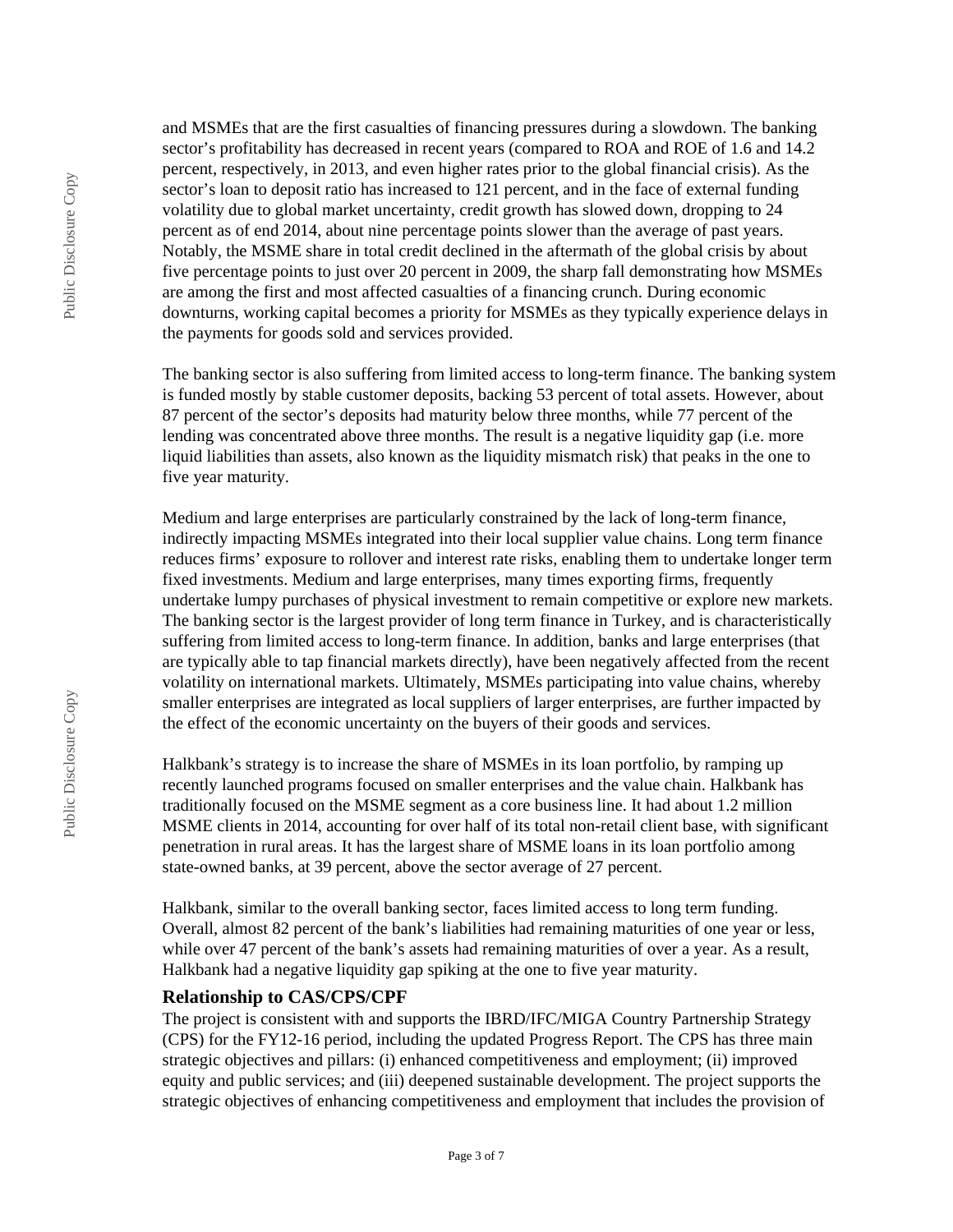medium and long-term funding to MSMEs. The project is also complementary to other private and financial sector initiatives, including: (i) the Financial Sector Development technical assistance that aims to support the development of the capital markets, the non-bank financial sector, and financial infrastructure, for example in the area of secured transactions; (ii) ongoing World Bank line of credit operations (Innovative Access to Finance – P147183, SME III – P130864, and SME Energy Efficiency – P122178) that aim to provide medium to long-term finance to MSMEs and exporters; (iii) ongoing IFC projects targeting MSMEs, through bonds purchases and loans. In particular the proposed operation is a natural continuation of the SME series of projects (SME I-III, P107173, P118308, P130864) that focused on MSMEs.

#### **C. Proposed Development Objective(s)**

#### **Proposed Development Objective(s) (From PCN)**

The Project Development Objective (PDO) is to improve access to finance for micro, small and medium enterprises, and longer term finance to large enterprises involved in domestic value chains.

#### **Key Results (From PCN)**

Key PDO indicators include the following:

(a) Ratio of the average portfolio maturity of MSME and LE sub-loans under the project, over the average portfolio maturity of Halkbank's MSME and LE portfolio not financed under the project. (b) Number of MSME and LE beneficiaries financed under the project.

(c) Volume of Bank support.

#### **D. Concept Description**

A single component will provide USD200 million to Halkbank for extending sub-loans to MSMEs and Large Enterprises (LEs) involved in domestic value chains. For the purpose of this project, MSMEs will be defined as firms employing fewer than 250 people, and LEs as firms employing fewer than 1,000 people. The definition of a LE involved in domestic value chains will be LEs with payables against MSMEs of at least USDX. At least 60 percent of the Guaranteed Loan will be used to fund MSMEs. Although micro enterprises will be supported by the project, it is expected that the majority of the sub-loans will be to small and medium enterprises. At least 15 percent of the Loan amount allocated for MSME sub-loans, shall be utilized for MSME subprojects in underserved Priority Regions. There will be no sectoral restrictions, and financing will be extended on market terms to avoid any distortion.

## **II. SAFEGUARDS**

#### **A. Project location and salient physical characteristics relevant to the safeguard analysis (if known)**

Halkbank will provide sub-loans to MSMEs and LEs throughout Turkey, so the project locations are unclear at this moment.

#### **B. Borrower's Institutional Capacity for Safeguard Policies**

Halkbank has worked with World Bank projects as a FI bank for several years and has developed a good capacity regarding safeguards. Halkbank is experienced in screening and evaluating the subprojects regarding environmental safeguards and ensuring that mitigation measures are dully monitored and documented. Halkbank is also experienced in screening for sub-projects that could generate land acquisition or associated involuntary resettlement, and is knowledgeable that they would not be eligible for financing.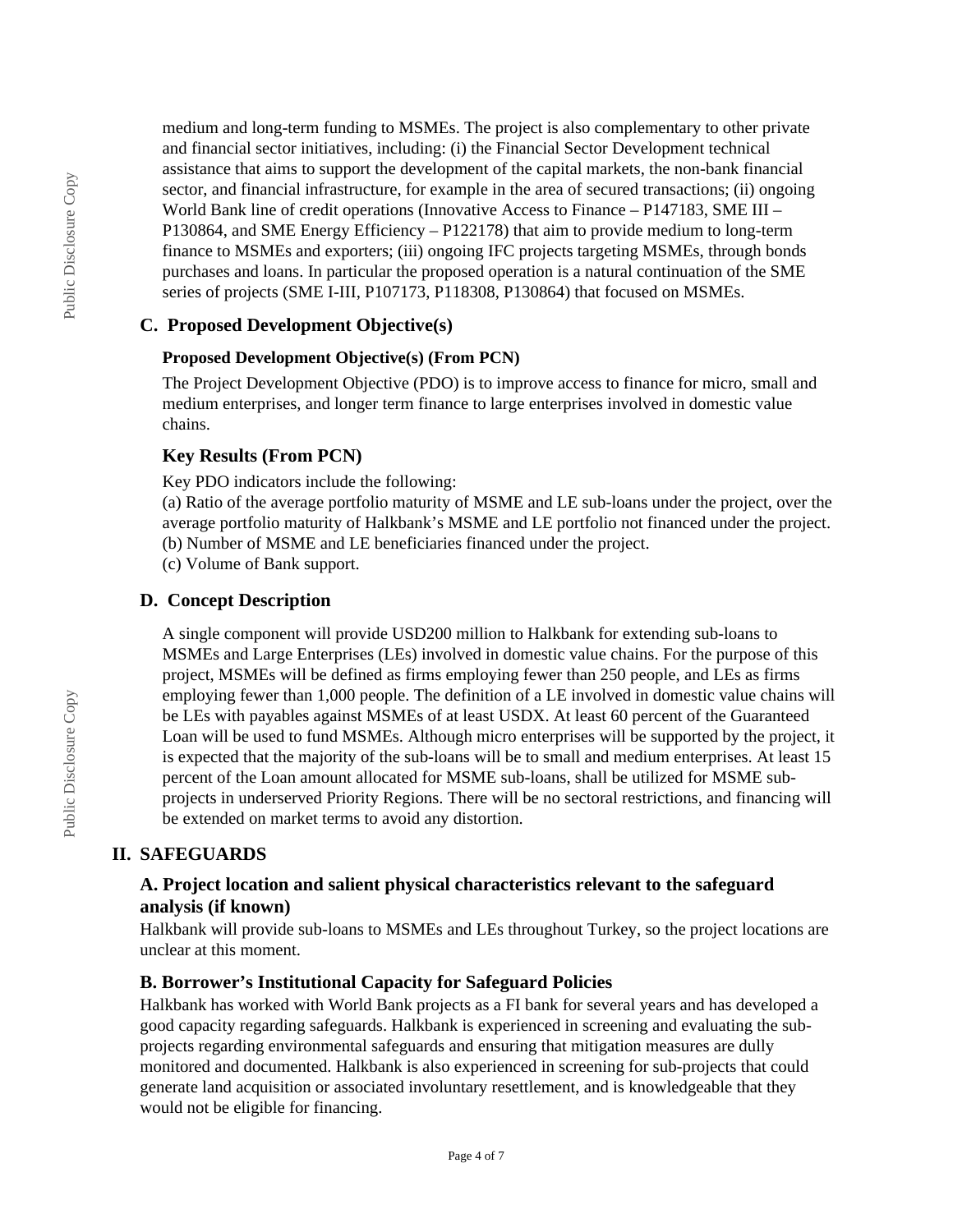# **C. Environmental and Social Safeguards Specialists on the Team**

Arzu Uraz (GSURR)

Esra Arikan (GENDR)

# **D. POLICIES THAT MIGHT APPLY**

| <b>Safeguard Policies</b>                               | <b>Triggered?</b> | <b>Explanation (Optional)</b>                                                                                                                                                                                                                                                                                                                                                                                                                                                                                                                  |
|---------------------------------------------------------|-------------------|------------------------------------------------------------------------------------------------------------------------------------------------------------------------------------------------------------------------------------------------------------------------------------------------------------------------------------------------------------------------------------------------------------------------------------------------------------------------------------------------------------------------------------------------|
| <b>Environmental Assessment</b><br>OP/BP 4.01           | Yes               | Sub-project env. assessments carried out by<br>Halkbank will be in accord with the Turkish<br>Environment Law and the WB EA requirements (OP<br>4.01). Applications are expected for working capital<br>or inv. loans, incl. machinery purchase/replacement<br>or small scale constr. works. No large scale<br>significant and/or irreversible impact is expected.<br>Category A sub-projects will not be eligible. The<br>EMF, which will explain the env. review procedures,<br>will be prepared by Halkbank, and will be approved<br>by WB. |
| Natural Habitats OP/BP 4.04                             | N <sub>o</sub>    | Most of the sub-loans will not involve construction<br>works. For the cases where small scale construction<br>works are involved, projects in natural habitats will<br>not be eligible for financing.                                                                                                                                                                                                                                                                                                                                          |
| Forests OP/BP 4.36                                      | N <sub>o</sub>    |                                                                                                                                                                                                                                                                                                                                                                                                                                                                                                                                                |
| Pest Management OP 4.09                                 | N <sub>o</sub>    |                                                                                                                                                                                                                                                                                                                                                                                                                                                                                                                                                |
| <b>Physical Cultural Resources</b><br><b>OP/BP 4.11</b> | N <sub>o</sub>    |                                                                                                                                                                                                                                                                                                                                                                                                                                                                                                                                                |
| Indigenous Peoples OP/BP<br>4.10                        | N <sub>o</sub>    |                                                                                                                                                                                                                                                                                                                                                                                                                                                                                                                                                |
| Involuntary Resettlement OP/<br>BP 4.12                 | $\rm No$          | Land acquisition is not eligible under the proposed<br>project so OP 4.12 is not triggered. Halkbank will<br>screen the sub-projects to identify those that could<br>generate land acquisition or associated involuntary<br>resettlement, and that would trigger the OP 4.12, and<br>these sub-projects will not be eligible for financing.<br>Halkbank should not fund projects that have also<br>recently acquired land involuntarily (through<br>expropriation) in anticipation of use for the project to<br>be funded by Halkbank.         |
| Safety of Dams OP/BP 4.37                               | N <sub>o</sub>    |                                                                                                                                                                                                                                                                                                                                                                                                                                                                                                                                                |
| Projects on International<br>Waterways OP/BP 7.50       | N <sub>0</sub>    | Halkbank will screen sub-projects to ensure that the<br>investments (if related to water sources) are located<br>in the basins listed as national waterways (positive                                                                                                                                                                                                                                                                                                                                                                          |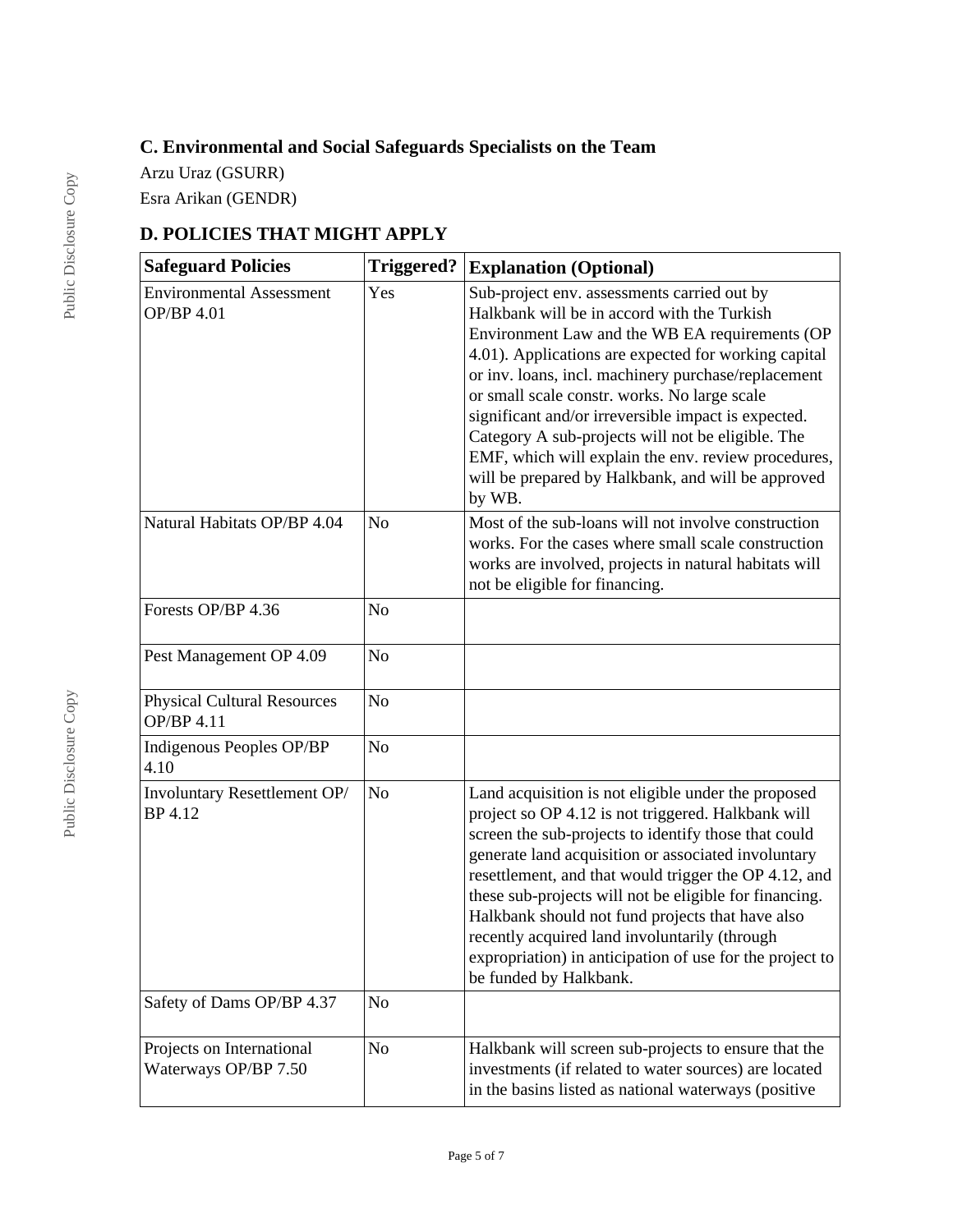|                                                      | list of basins of Turkey). The full list of national<br>waterways will be provided in the EMF document. |
|------------------------------------------------------|---------------------------------------------------------------------------------------------------------|
| $ $ Projects in Disputed Areas OP/ $ $ No<br>BP 7.60 |                                                                                                         |

#### **E. Safeguard Preparation Plan**

# **1. Tentative target date for preparing the PAD Stage ISDS**

20-Oct-2015

#### **2. Time frame for launching and completing the safeguard-related studies that may be needed. The specific studies and their timing should be specified in the PAD-stage ISDS.**

Halkbank will prepare an OM that will include the env. review procedures and implementation arrangements under this project. The Env. Review section (in the form of env. management framework –EMF) will be shared with the WB and, after consent, the plan will be translated to Turkish and will be disclosed in Halkbank's web site. The WB will provide training to Halkbank staff to ensure that they understand the requirements and screening of OP 4.12, and continuous support and guidance as necessary.

## **III.Contact point**

#### **World Bank**

Contact: Ilias Skamnelos Title: Lead Financial Sector Speciali

Contact: Alper Ahmet Oguz Title: Sr Financial Sector Spec.

#### **Borrower/Client/Recipient**

Name: Türkiye Halk Bankası A.Ş. (Halkbank)

Contact: Ali Fuat Taşkesenlioğlu

Title: General Manager<br>Email: halkbank.ir@halk

halkbank.ir@halkbank.com.tr

# **Implementing Agencies**<br>Name: Türkive Halk E

Türkiye Halk Bankası A.Ş. (Halkbank) Contact: Ali Fuat Taşkesenlioğlu Title: General Manager<br>Email: halkbank.ir@halk halkbank.ir@halkbank.com.tr

#### **IV. For more information contact:**

The InfoShop The World Bank 1818 H Street, NW Washington, D.C. 20433 Telephone: (202) 458-4500 Fax: (202) 522-1500 Web: http://www.worldbank.org/infoshop

## **V. Approval**